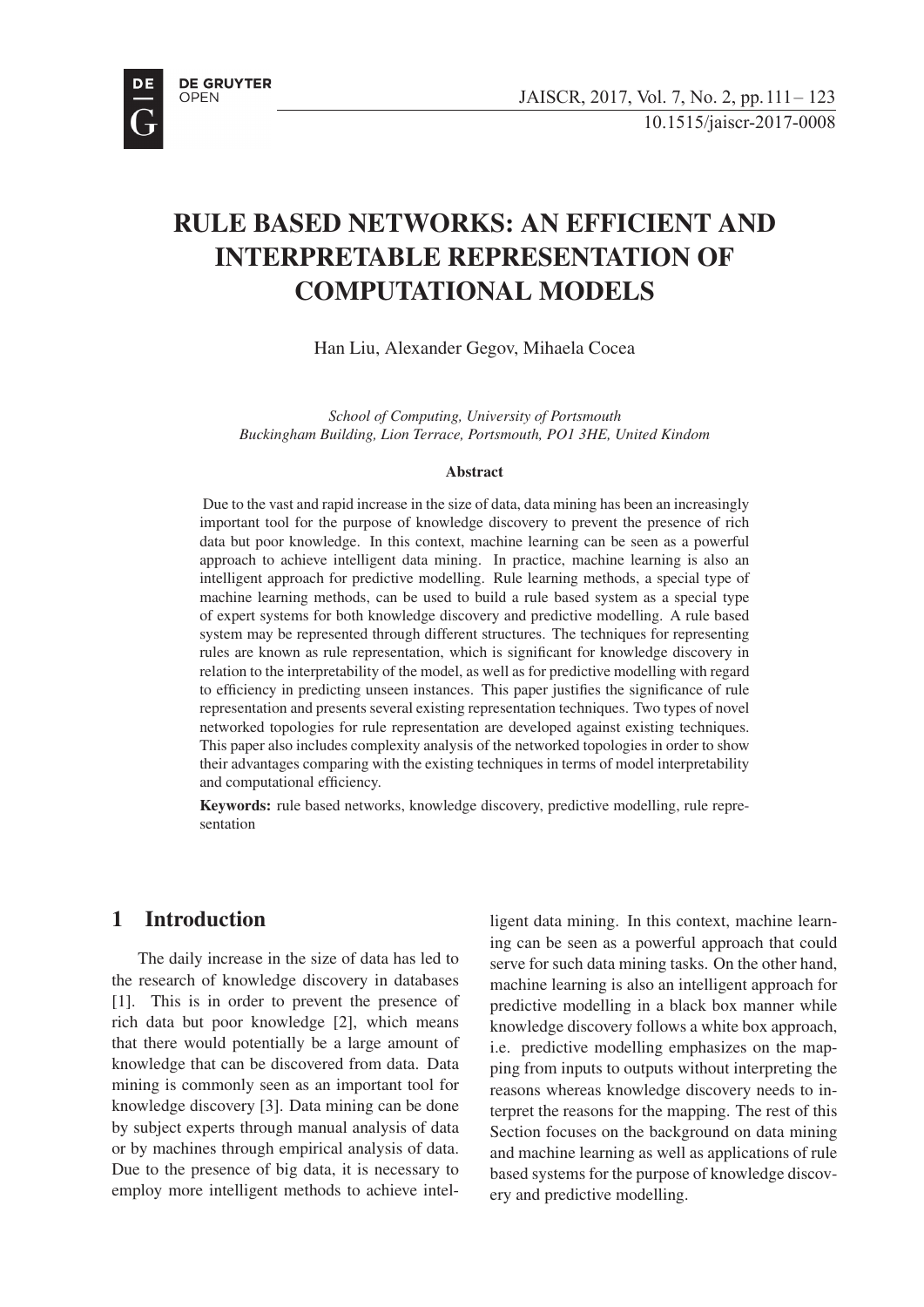Machine learning is a branch of artificial intelligence and involves two stages: training and testing [4]. Training aims to learn something from known properties by using learning algorithms and testing aims to make predictions on unknown properties by using the knowledge learned in the training stage. From this point of view, training and testing are also known as learning and prediction respectively. In practice, a machine learning task aims to build a model, which is further used to make predictions, through the use of learning algorithms. Therefore, this task is usually referred to as predictive modelling.

Machine learning could be divided into two types: supervised learning and unsupervised learning, in accordance with the form of learning. Supervised learning means learning with a teacher because all instances from a training set are labelled. The aim of this type of learning is to build a model by learning from labelled data and then to make predictions on other unlabeled instances with regard to the value of a predicted attribute. The predicted value of an attribute could be either discrete or continuous. Therefore, supervised learning could be involved in both classification and regression tasks for categorical prediction and numerical prediction respectively.

In contrast, unsupervised learning means learning without a teacher. This is because all instances from a training set are unlabeled. The aim of this type of learning is to find previously unknown patterns from data sets. It includes association, which aims to identify correlations between attributes, and clustering, which aims to group objects based on similarity measures.

On the other hand, as was mentioned earlier in this Section, machine learning algorithms are popularly used in data mining tasks to discover some previously unknown pattern. Therefore, this task is usually referred to as knowledge discovery. From this point of view, data mining tasks also involve classification, regression, association and clustering. Both classification and regression can be used to reflect the correlation between multiple independent variables and a single dependent variable. The difference between classification and regression is that the former typically reflects the correlation in qualitative aspects whereas the latter reflects it in quantitative aspects. Association is used to reflect the correlation between multiple independent variables and multiple dependent variables in both qualitative and quantitative aspects. Clustering can be used to reflect patterns in relation to grouping of objects.

One practical application of machine learning is the design of expert systems. A rule based system is a special type of expert systems, which typically consists of a set of if-then rules referred to as a rule set. Rule based systems could be designed by adopting rule learning methods that belong to a special type of machine learning methods and can serve for classification, regression and association. A unified framework for design of rule based classification systems has been recently developed in [5]. In this framework, rule representation is justified as a significant impact factor for the efficiency of rule based systems in predicting unseen instances. In addition, rule representation is also important for knowledge extraction due to the interpretability of a particular representation. In other words, poor representation would usually make a rule set become cumbersome and less readable. This paper presents two types of novel networked topologies for rule representation that are developed against existing techniques, such as decision trees and linear lists. The above types of novel networked topologies also show their superiority against these existing techniques in terms of model interpretability and computational efficiency.

The rest of this paper is organized as follows. Section 2 outlines the significance of rule representation in both data mining and machine learning tasks. Section 3 describes the existing techniques of rule representation from a conceptual point of view and compares them in terms of their complexity. Section 4 introduces some network topologies used as network based rule representation techniques. The techniques are validated through theoretical analysis in terms of computational complexity and structure complexity in comparison with existing techniques. Section 5 summarises the completed work and highlights the contributions to research and development in data mining, machine learning and expert systems. Further directions of this research area are also suggested at the end of this paper.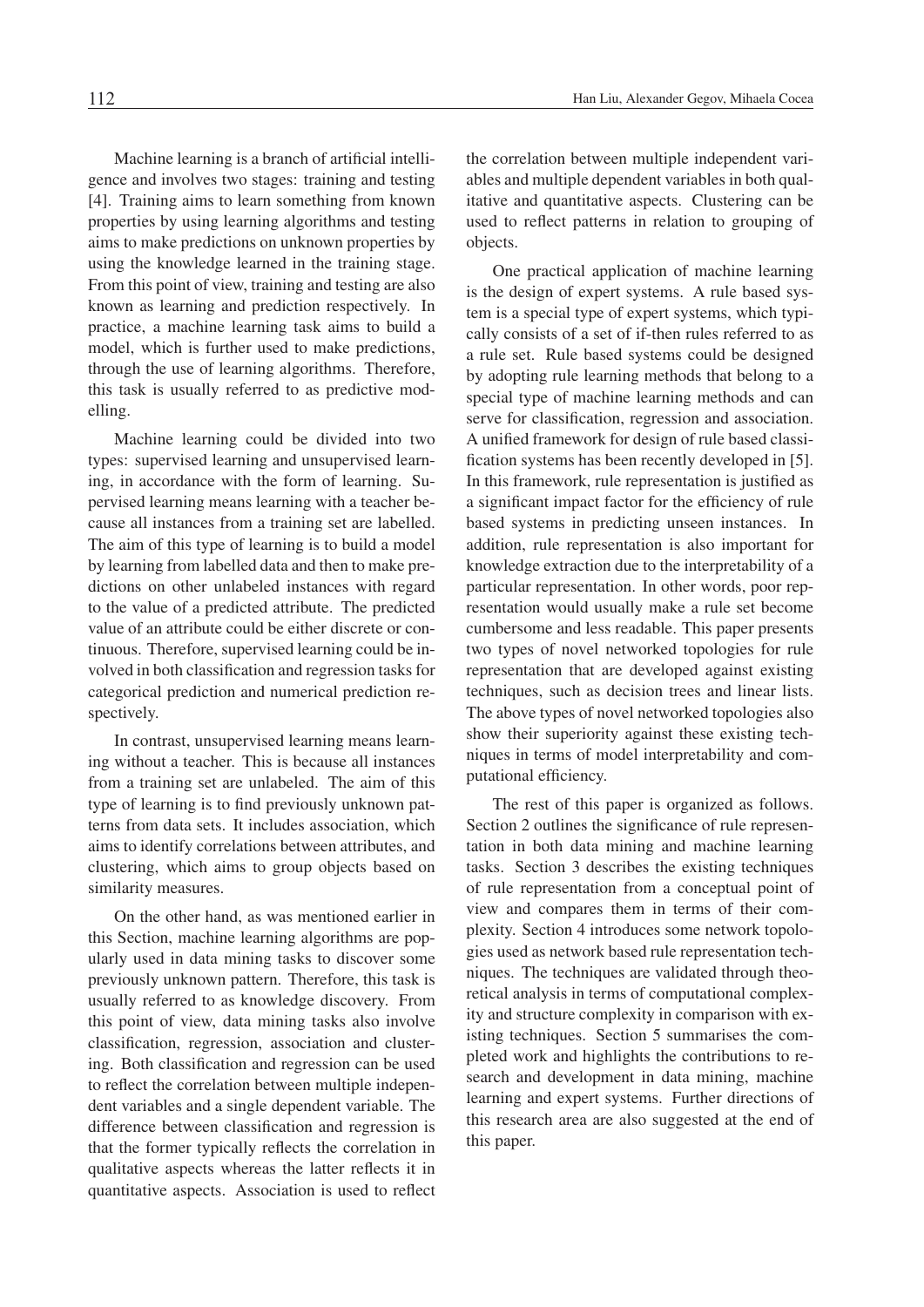# 2 Significance of Rule Representation

As mentioned in Section 1, rule representation is a significant impact factor that may affect both computational efficiency in the testing stage for machine learning tasks and knowledge interpretability for data mining tasks. This Section focuses on justifying why rule representation is significant for knowledge discovery and predictive modelling.

For the purpose of knowledge discovery, it is important that the knowledge is highly interpretable for people, which means the knowledge needs to be represented in such a way that makes it easier to read and understand. In the context of rule based systems, knowledge is actually represented in the form of if-then rules. Higgins justified in [6] why a rule based knowledge representation is necessary with the following arguments:

- A network was conceived of in [7], which needs a number of nodes exponential in the number of attributes in order to restore the information on conditional probabilities of any combination of inputs. It is argued in [6] that the network restores a large amount of information that is mostly less valuable.
- Another type of network known as Bayesian Networks introduced in [8] needs a number of nodes same as the number of attributes. However, the network only restores the information on joint probabilities based on the assumption that each of the input attributes is totally independent of the others. Therefore, it is argued in [6] that this network is unlikely to predict more complex relationships between attributes due to lack of information on correlational probabilities between attributes.
- There are some other methods that fill the gaps in Bayesian Networks by deciding to only choose some higher-order conjunctive probabilities such as the first neural networks [9] and another method based on correlation/dependency measure [10]. However, it is argued in [6] that these methods still need to be based on the assumption that all attributes are independent of each other.

On the basis of above arguments, Higgins recommended the use of rule based knowledge representation and stressed the advantage that rules have to interpret relationships between attributes in order to be able to provide explanations with regard to a decision of an expert system [6].

However, like data structures [11], rules can also be represented in different structures which may provide different levels of readability and interpretability. In this context, rules need to be represented in a way that makes it easier for people to read and understand the knowledge interpreted as rules. Therefore, the form of rule representation is significant in data mining tasks for knowledge discovery.

For the purpose of predictive modelling, rule representation is also significant as mentioned in Section 1. This is because rules represented in different structures would usually lead to different levels of computational efficiency in the testing stage for machine learning tasks. In software engineering, different data structures usually lead to different levels of computational efficiency in some operations relating to data management such as insertion, update, deletion and search. As mentioned in [5, 12], the main objective in the prediction stage is to find the first firing rule by searching through a rule set. In this context, it indicates that predicting on unseen instances by a rule set is a search problem. As mentioned above, different data structures may lead to different levels of search efficiency. For example, a collection of items stored in a linear list can only be searched linearly if these items are not given indexes. However, if the same collection of items is stored in a tree, then it is achievable to have a divide and conquer search. The former way of search would be in linear time whereas the latter way is in logarithmic time. In this sense, efficiency in search of firing rules would also be affected by the structure of the rule set. It is also defined in [13] that one of the biases for rule learning methods is search bias, which refers to the strategy used for the hypothesis search. In general, what is expected is to make it unnecessary to examine the whole rule set, but as few rule terms as possible. More detailed justifications about this are given in Section 3 and 4.

On the basis of above descriptions, rule representation is considered highly significant in both data mining and machine learning tasks, which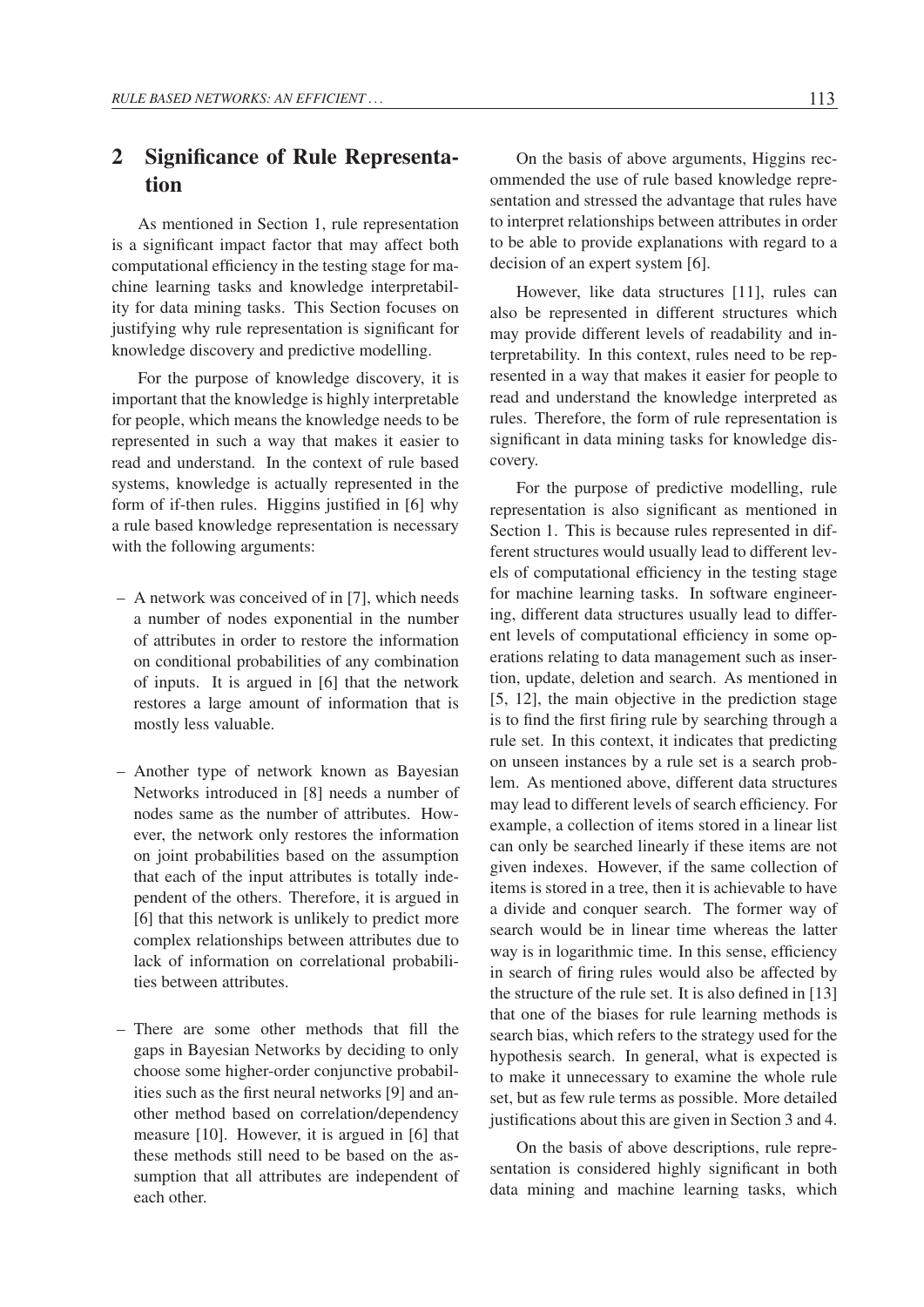means that a rule set is expected to have a high level of interpretability for knowledge discovery as well as to demonstrate a low level of computational complexity for predictive modelling.

### 3 Existing Rule Representations

As mentioned in Section 2, rule representation is significant for both knowledge discovery and predictive modelling. This Section describes two existing techniques of rule representation, namely decision trees and linear lists, and compares them with respect to their computational complexity and interpretability.

#### 3.1 Decision Trees

Decision Tree is an automatic representation for classification rules that are generated through using a divide and conquer approach [14]. This indicates that if a rule learning method that follows the above-named approach is adopted to generate rules, then the rules are automatically represented in a tree structure. However, decision tree representation is criticized by Cendrowska and identified as a major cause of overfitting in [15] due to the replicated sub-tree problem as illustrated in Figure 1.



Figure 1. Cendrowskas replicated subtree example [21].

It can be seen from the Figure 1 that the four sub-trees which have node C as their roots are identical. Cendrowska justified in [15] that those rules which have no common attributes would not be able to fit in a tree structure and that the replicated subtree problem would arise if such rules are forced to fit in a tree structure. It is also argued in [15, 16] that it is required to examine the entire tree in order to extract rules about a single classification in the worst case. This drawback on representation makes it difficult to manipulate for expert systems and thus seriously lowers the computational efficiency in predicting unseen instances. For the purpose of predictive modelling, as mentioned in Section 2, computational efficiency in the testing stage is significant especially when the expert systems to be designed are time critical [17]. On the other hand, decision trees are often quite complex and difficult to understand [13]. Even if decision trees are simplified by using pruning algorithms, it is still difficult to avoid that the decision trees become too cumbersome, complex and inscrutable to provide insight into a domain for knowledge usage [13, 14]. This undoubtedly lowers the interpretability of decision trees and is thus a serious drawback for the purpose of knowledge discovery. All of the limitations mentioned above motivate the direct use of if-then rules represented by a linear list structure. Mode details about linear lists are introduced in the Section 3.2.

### 3.2 Linear Lists

As mentioned in Section 3.1, decision tree representation has serious limitations for knowledge discovery and predictive modelling and thus the direct use of if-then rules is recommended. In comparison with decision trees, linear lists do not need to constrain that all rules must have common attributes and thus reduces the presence of redundant terms in a rule set. However, as if-then rules are represented in a linear list structure, predicting unseen instances in this representation is demonstrated in linear search with the time complexity of  $O(n)$  where the total number of rule terms is used as the input size  $(n)$ . This is because the linear list representation follows a linear search by going through the whole rule set rule by rule in an outer loop; and by going through term by term for each rule in an inner loop. The process of linear search can be illustrated by using the example rule set below:

| Rule 1: if $x_1 = 0$ and $x_2 = 0$ then $y = 0$ ; |  |
|---------------------------------------------------|--|
| Rule 2: if $x_1 = 0$ and $x_2 = 1$ then $y = 0$ ; |  |
| Rule 3: if $x_1 = 1$ and $x_2 = 0$ then $y = 0$ ; |  |
| Rule 4: if $x_1 = 1$ and $x_2 = 1$ then $y = 1$ ; |  |

On the basis of the above rule set, if an instance with two inputs  $(x_1 = 1 \text{ and } x_2 = 1)$ , then it needs to first go through Rule 1 checking the values of *x*<sup>1</sup> and  $x_2$  and then move onto Rule 2 taking the same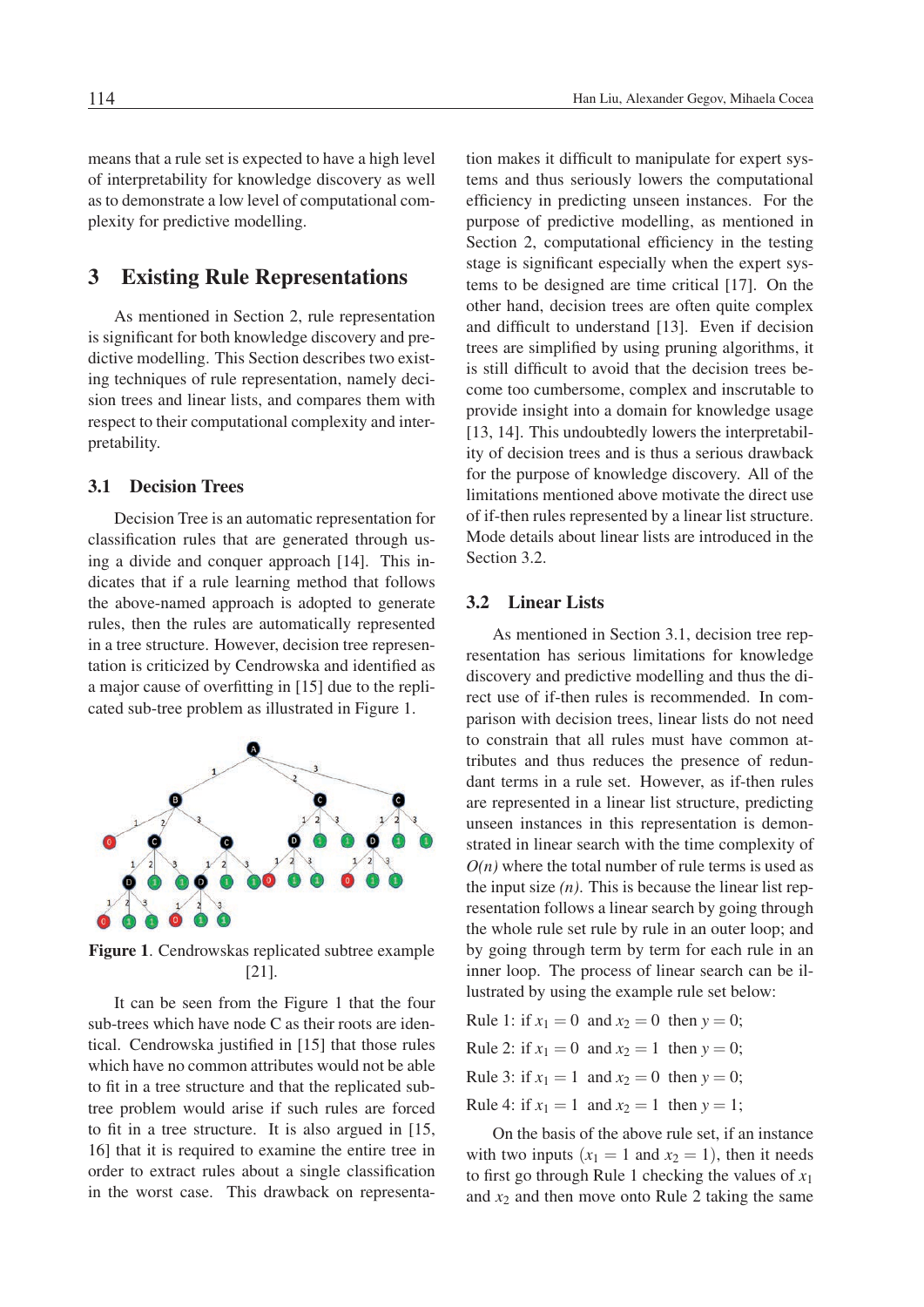check again until Rule 4 is checked and found firing.

The above description implies that it may have to go through the whole rule set to find the first rule firing in the worst case. This would lead to huge computational costs when the representation is used to represent a rule set generated by learning from large training data. As mentioned in Section 2, a rule representation technique is expected to identify the firing rules without the need to go through the whole rule set. Therefore, for the purpose of predictive modelling, linear lists still cannot fulfil the goal with regard to efficient search of firing rules. In this sense, it is necessary to develop another technique of rule representation which demonstrates a level of computational efficiency higher than linear time.

In addition, when a training set is large, there would be a large number of complex rules generated. In this case, the set of rules represented in a linear list structure would become very cumbersome and difficult to interpret for knowledge usage. In other words, a large number of complex rules represented in a linear list is quite like a large number of long paragraphs in an article, which would be very difficult for people to read and understand. Instead, people prefer to look at diagrams to gain information. In this sense, graphical representation of rules would be expected to improve the interpretability of knowledge discovered from data.

### 3.3 Discussion

On the basis of the above description about limitations of tree and list representations in terms of computational efficiency, the development of a new representation of classification rules is needed, which should have a level of efficiency higher than linear time in time complexity. This new representation is described in Section 4.

On the other hand, in addition to the time complexity limitation, the two existing representations have the limitation of poor interpretability, especially when large data sets are involved. Higgins has developed a representation called rule based network in [6], which can improve the interpretability of knowledge representation in the context of probabilistic logic. Section 4 introduces more details about this as well as the generalization of rule based network representation.

# 4 Network Based Rule Representation

Section 3 identified the limitations of decision tree and linear list representations and outlined the need to develop new techniques for rule representation. This is in order to achieve a more efficient search of firing rules than linear search as well as to deliver a more interpretable representation of knowledge than decision trees and linear lists do. In addition, predictions can be made based on different types of logic such as deterministic, probabilistic and fuzzy logic. Therefore, this Section introduces the three types of logic and a special type of rule based network representation developed by Higgins [6]. This Section also introduces other modified versions of the network based rule representation, which includes a unified network topology for generalized representation in order to fulfil the topology being based on all of the three types of logic mentioned above.

#### 4.1 Computational Logic

Ross stated in [18] that logic is a small part of human capability for reasoning, which is used to assist people in making decisions or judgments. As mentioned in [19], in the context of Boolean logic, each variable is only assigned a binary truth value: 0 (false) or 1 (true). It indicates that reasoning and judgment are made under certainty leading to deterministic outcomes. From this point of view, this type of logic is also referred to as deterministic logic. However, in reality, people usually can only make decisions, judgment and reasoning under uncertainty. Therefore, the other two types of logic, namely probabilistic logic and fuzzy logic, are used more widely, both of which can be seen as an extension of deterministic logic. The main difference between the two is that the truth value is not binary but continuous between 0 and 1. The truth value implies a probability of truth between true and false in probabilistic logic and a degree of that in fuzzy logic.

Deterministic logic deals with any events under certainty. For example, a crisp set has all its elements fully belong to it without uncertainty, i.e. each element certainly has a full membership to the set.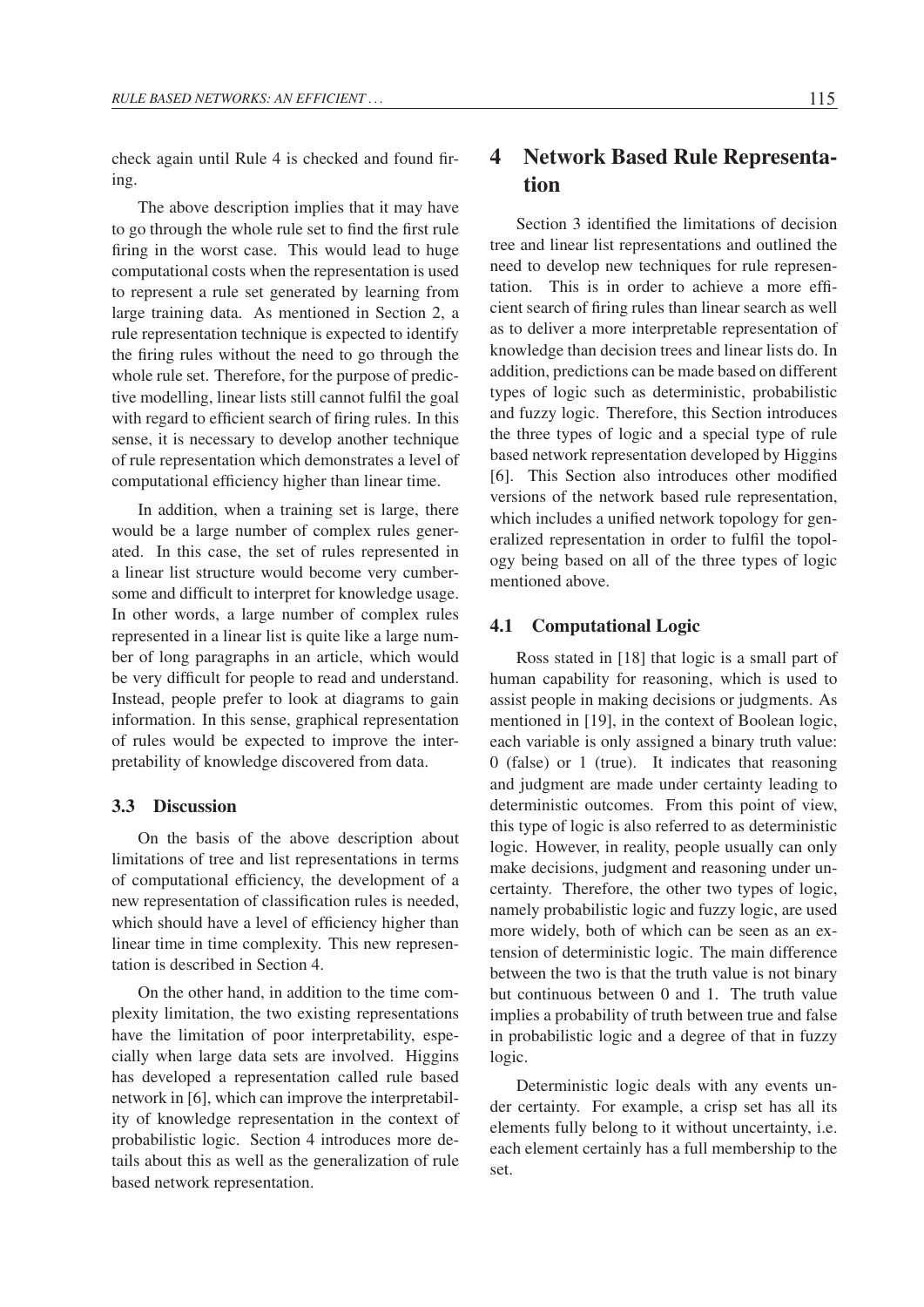Probabilistic logic deals with any events under probabilistic uncertainty. For example, an element may be randomly allocated to one of five sets with normal distribution of probability. Once the element has eventually been allocated to a particular set, then it has a full membership to the set.

Fuzzy logic deals with any events under nonprobabilistic uncertainty. In the context of set theory, each set is referred to as a fuzzy set. This is because each element may not have a full membership to the set, i.e. the element belongs to the fuzzy set to an extent.

In the context of rule based systems, a deterministic rule based system would have each rule either fire or not. If it fires, the consequence would be deterministic. A probabilistic rule based system would have a firing probability for each rule. The consequence would be probabilistic depending on its posterior probability given specific antecedents. A fuzzy rule based system would have a firing strength for each rule. The consequence would be weighted depending on the fuzzy truth value of the most likely outcome. In addition, fuzzy rule based systems deal with continuous attributes by mapping the numerical values to a number of linguistic terms according to the fuzzy membership functions defined.

### 4.2 Attribute Oriented Rule Based Network

As mentioned in Section 3, Higgins has developed a representation called rule based network as illustrated in Figure 2, which is based on the relationship between input attributes and class labels. It is thus referred to as attribute oriented rule based network.

In this network, as explained in [6], each node in the input layer represents an input attribute. Each node in the middle layer represents a rule. The connections between the nodes in the input layer and the nodes in the conjunctive layer indicate which rules relate to which attributes. In the output layer, each node represents a class label. The connections between the nodes in the conjunctive layer and the nodes in the output layer reflect the mapping relationships between rule antecedents and classifications (consequents). Each of the connections is also weighted as denoted by wmk, where m is the index of the rule and k is the index of the class. The weight reflects the confidence of the rule for predicting the class given the antecedent of the rule. In this way, each class is assigned a weight, which is derived from the confidence of the rules having the class as their consequents. The final classification is predicted by weighted majority voting, which is known as Winner-Take-All strategy as illustrated in Figure 2 [6].



### Figure 2. Higginss non-deterministic rule based network for classification [6].

The network topology illustrated in Figure 2 could be seen as a special type of rule based network representation based on the relationship between input attributes and class labels. This is because of the possibility that there are two or more rules that fire with different classifications as rule consequents. This issue needs to be resolved by conflict resolution strategies as introduced in [20]. Higginss network topology actually takes into account this conflict and deals with it by the Winner-Take-All strategy [6]. Therefore, the network topology could be seen as a type of non-deterministic rule based network with certain inputs but uncertain outputs. However, the conflict of classification mentioned above would never arise with the rule sets that are generated by using the divide and conquer approach. In this context, if the rule generation is based on deterministic logic, both inputs and outputs would be deterministic. As it is, the networked topology is modified to become a deterministic rule based network that is illustrated by Figure 3.

In general, this is a three layer network. In the first layer, each node represents an input attribute and this layer is referred to as input layer. The number of nodes in this layer is dependent on the number of attributes in a data set. In the middle layer, each node represents a rule to make the conjunction among inputs and provide outputs for the node in the last layer and thus the middle layer is referred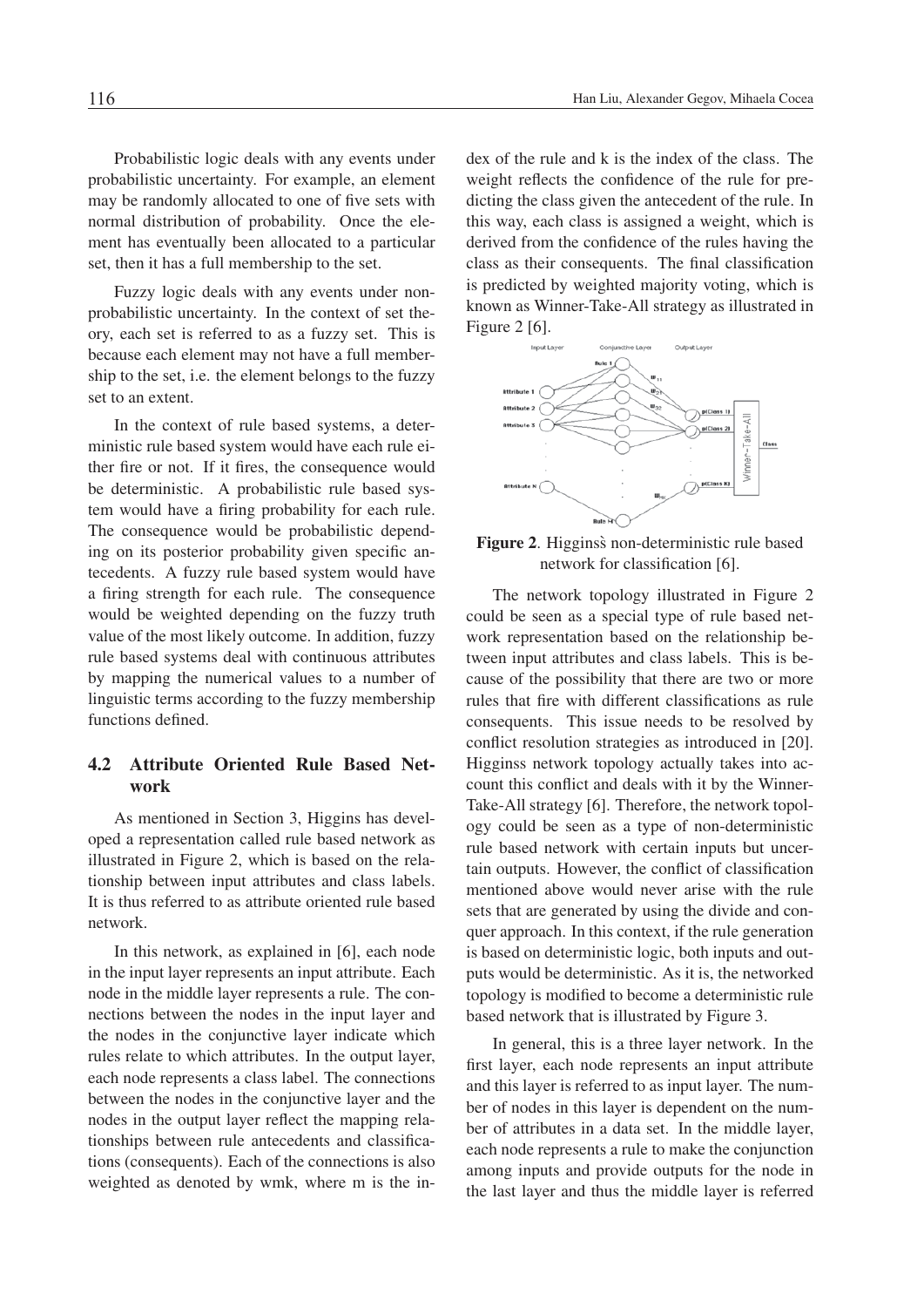to as conjunction layer. The number of nodes in this layer is dependent on the number of rules generated. The only node in the last layer represents the class output and thus this layer is referred to as output layer. In addition, the nodes in the input layer usually have connections to other nodes in the conjunction layer. Each of the connections represents a condition judgment which is explained further using specific examples. However, a node in the input layer may not necessarily have connections to other nodes in the conjunction layer. This is due to a special case that an attribute may be totally irrelevant to making a classification. In other words, this attribute is not involved in any rules in the form of rule terms. From this point of view, this version of rule based network representation can help identify the relevance of attributes for feature selection tasks, which is listed in Table 1 and discussed further in this Section.



Figure 3. Determinstic Rule Based Network version 1 [21].

|  | <b>Table 1.</b> Training and testing RMSE of the |  |
|--|--------------------------------------------------|--|
|  | proposed method and Genfis2                      |  |

| Criteria            | DT   | LL                | <b>RBN</b> |
|---------------------|------|-------------------|------------|
| correlation<br>be-  | poor | implicit          | explicit   |
| tween attributes    |      |                   |            |
| and classes         |      |                   |            |
| relationship<br>be- |      | implicit implicit | explicit   |
| tween attributes    |      |                   |            |
| and rules           |      |                   |            |
| ranking of at-      | poor | poor              | explicit   |
| tributes            |      |                   |            |
| ranking of rules    | poor | explicit          | explicit   |
| attribute<br>rele-  | poor | poor              | explicit   |
| vance               |      |                   |            |
| overall             | low  | medium            | high       |

NB: DT= Decision Tree, LL= Linear List and RBN= Rule Based Network

On the other hand, this type of networked representation is based on the relationship between attributes and class labels as mentioned earlier in this subsection. Therefore, this representation can be used to reflect correlations between input attributes and class labels, i.e. it enables the identification of the input attributes that have the highest impact on determining each of the class labels.



Figure 4. Determinstic Rule Based Network Example Version 1 [21].

The example rule set that is used in Section 3 and represented by this network topology is illustrated in Figure 4. In this diagram, both input values are supposed to be 1 (shown as green) and each node in the input layer represents an input attribute; each node in the middle layer represents a rule and the layer is referred to as conjunction layer due to the fact that each rule actually reflects the mapping between inputs and outputs and that the output values strongly depend on the conjunction of input values; finally, the node in the output layer represents the class attribute. On the other hand, each of the connections between the input layer and the conjunction layer represents a condition judgment. If the condition is met, then the connection is colored by green. Otherwise, it is colored by red. In addition, each of the connections between the conjunction layer and the output layer represents an output value from the corresponding rule. In other words, if all of the conditions in a rule are met, then the corresponding node in the conjunction layer becomes green. Otherwise, the corresponding node becomes red. The former case would result in that a node representing a rule becomes green and that the output value from the rule is assigned to the class attribute in the output layer. In the meantime, the connection between the node representing the rule and another node representing the class attribute becomes green, which means that the class attribute would be assigned the output value from the rule. In con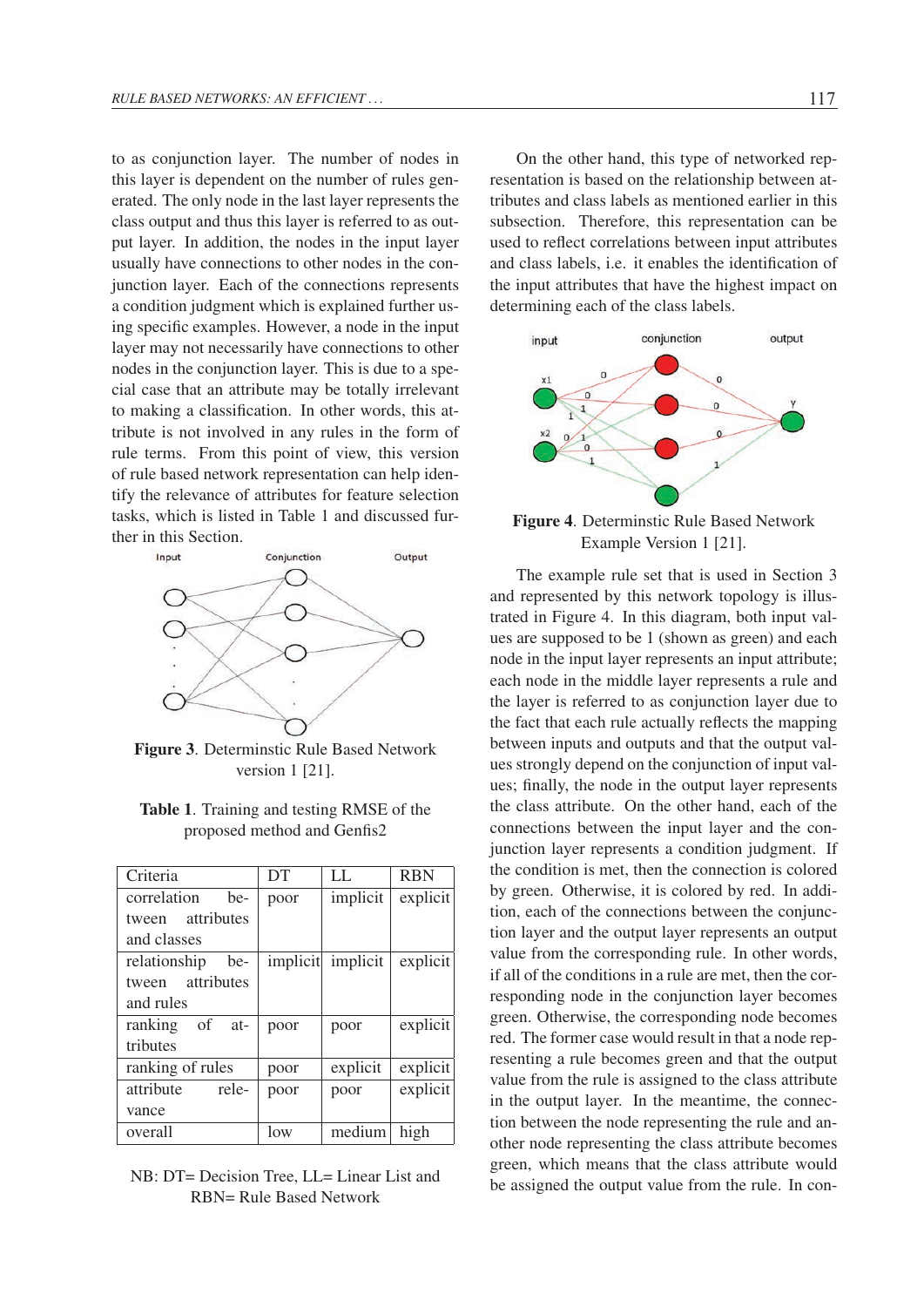trast, the latter case would result in that the node in the conjunction layer becomes red and that the output value from the corresponding rule cannot be assigned to the class attribute.

As illustrated in Table 1, this type of networked rule representation also shows the relationship between attributes and rules explicitly as shown connections between nodes in the input layer and nodes in the conjunction layer. In addition, the networked representation also introduces a ranking for both input attributes and rules based on their importance. The importance of an input attribute is measured by the weighted average of ranks for those rules that relate to the input attribute. For example, an attribute A relates to two rules namely rule 1 and rule 2. If the ranks for rule 1 and rule 2 are 4 and 8 respectively, then the average of ranks would be  $6=$  ((4+8)/2). In real applications, this characteristic about ranking of attributes may significantly contribute to both knowledge discovery and feature selection with respect to feature importance. Besides, the strength of the representations also lies in the strong interpretability on the mapping relationship between inputs and outputs, which is significantly useful for knowledge discovery. On the basis of the above descriptions, the rule based network illustrated in Figure 3 is thus a practically significant technique in data mining tasks.

As mentioned above, a rule set may have some or all rules non-deterministic in terms of the relationships between rule antecedents and consequents due to the presence of uncertainty in datasets. In this context, the rule set would be used to predict classes based on probabilistic or fuzzy logic. Therefore, a unified topology for rule based networks, which could fulfil being based on different types of logic such as deterministic, probabilistic and fuzzy logic, is developed and illustrated in Figure 5.

In this network topology, the modifications are made to the one illustrated in Figure 3 by adding a new layer called disjunction and assigning a weight to each of the connections between nodes. The disjunction layer is similar to the output layer in Higginss network topology illustrated in Figure 2. In this layer, each node represents a class label and the number of nodes is dependent on the number of classes. However, the final prediction is not necessarily made by choosing the most common class which has the highest posteriori probability in total. In contrast to Figure 2 and Figure 3, the topology also allows representing inconsistent rules, which means that the same rule antecedent could be mapped to different classes (consequents). For example, the first node in the conjunction layer is mapped to both the first and the second nodes in the disjunction layer as illustrated in Figure 5. With regard to the weights assigned to the connections between nodes, they would represent the truth values if the computation is based on deterministic or fuzzy logic. The truth value would be crisp (0 or 1) for deterministic logic whereas it would be continuous (between 0 and 1) for fuzzy logic. If the computation is based on probabilistic logic, the weights would represent the probabilities of the corresponding cases.



Figure 5. Unified Rule Based Network [21].

In the context of deterministic logic, each of the connections between the nodes in the input layer and the nodes in the conjunction layer would be labelled 1 for its weight, i.e.  $t_{ij} = 1$  where i is the index of the attribute and j is the index of the rule, if the corresponding condition as part of the rule antecedent is met. A rule would have its antecedent satisfied if and only if all of the conditions are met. In this case, the rule is firing to indicate its consequent (as the class predicted) which is represented by a node in the disjunction layer. If the rule is consistent, the corresponding node should have a single connection to another node in the disjunction layer. The connection would be labelled 1 as its weight denoted by  $w_{ik}$ , where  $k$  is the index of the class. In this case, if there is only one rule firing or more rules firing without conflict of classification, then the output would be deterministic. This is because there is only one node in the disjunction layer providing a weight greater than or equal to 1 for its connection to the node in the output layer. For all other nodes, the weight provided for the corresponding connection would be equal to 0.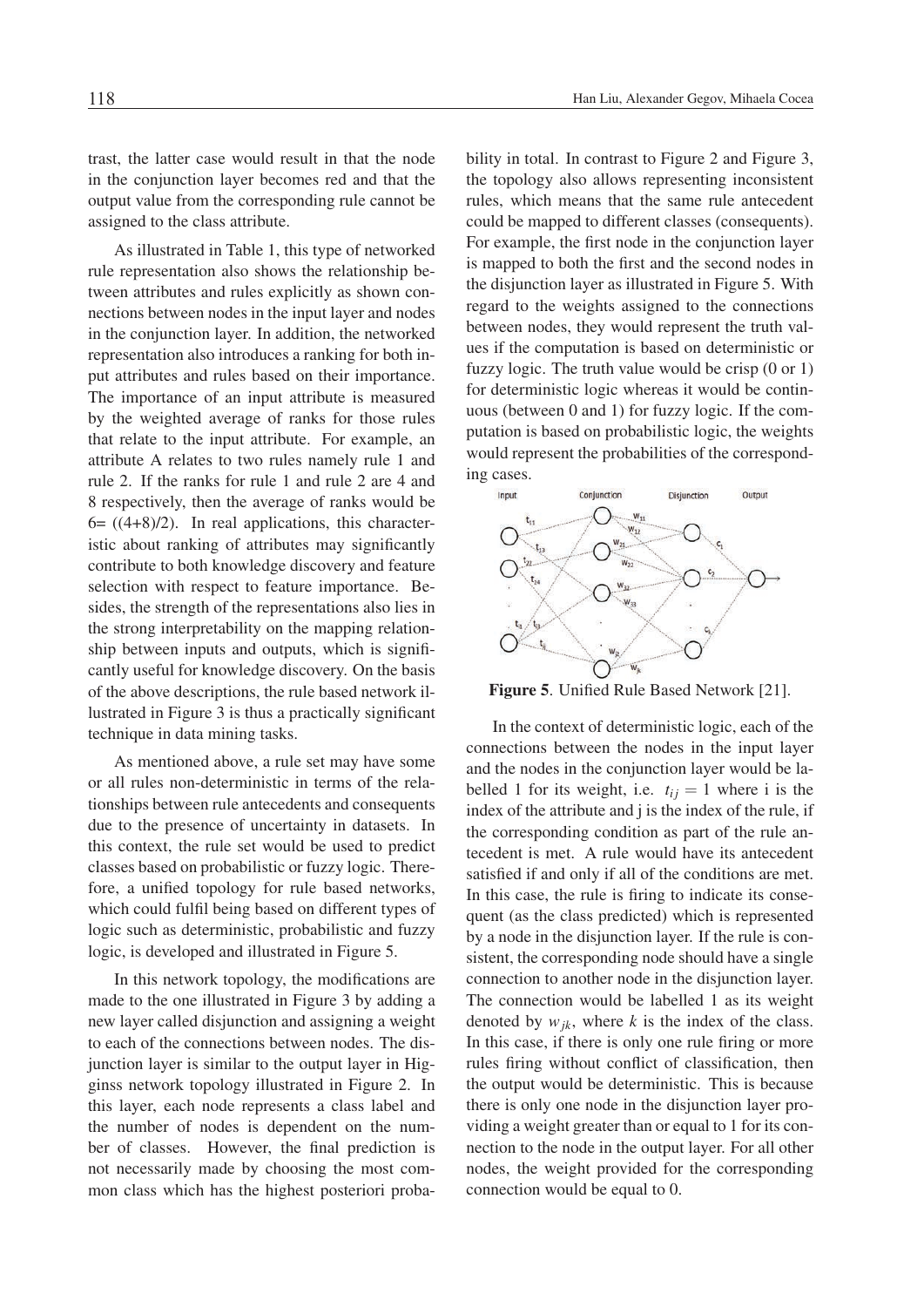However, as mentioned earlier, a rule may be inconsistent, which means that the same rule antecedent may be mapped to different classes as its consequent. In this case, the corresponding node would have multiple connections to different nodes in the disjunction layer. For each of the connections, the weight would be equal to a value between 0 and 1. Nevertheless, the sum of weights for the connections would be equal to 1. With regard to each of classes, it may be mapped from different rule antecedents. Therefore, each class would have a summative weight denoted by  $c_k$ , which is equal to the sum of the weights for the rule antecedents mapped to the class. Finally, the node in the output layer makes the weighted majority voting for the final prediction.

In the context of probabilistic logic, the  $t_{ij}$ would be equal to a value between 0 and 1 as a conditional probability. Similar to deterministic logic, a rule is firing if and only if all of the conditions are met. However, the rule antecedent would be assigned a firing probability computed in the corresponding node in the conjunction layer. The firing probability is simply equal to the product of the conditional probabilities for the rule terms (if corresponding attributes are independent) and also to the posterior probability of the rule consequent given the rule antecedent. If the rule is inconsistent, the sum of posterior probabilities for the possible classes  $(w_{jk})$  would also be equal to the firing probability above. This is because the rule consequent is the disjunction of the output terms, each of which has a different class as the output value. In the disjunction layer, each class is assigned a weight which is equal to the sum of its posterior probabilities given different rule antecedents. The final prediction is made by weighted majority voting in the same way as based on deterministic logic.

In the context of fuzzy logic, in contrast to probabilistic logic, in the conjunction layer, the  $t_{ij}$  would be equal to a value between 0 and 1 as a fuzzy truth value for each corresponding condition. Similar to the other two types of logic, a rule is firing if and only if all of the conditions are met. However, the rule antecedent would be assigned a firing strength computed in the corresponding node in the conjunction layer. The firing strength is simply computed by choosing the minimum among the fuzzy truth values of the conditions (that are assumed independent). The fuzzy truth value for the rule consequent is equal to the firing strength. If the rule is inconsistent, the fuzzy truth value  $(w_{ik})$  for having each possible class as the consequent would be derived by getting the minimum between the firing strength and the original fuzzy truth value assigned to this class for this rule. In the disjunction layer, the weight for each class is computed by getting the maximum among the fuzzy truth values  $(w_{jk})$  of the rules having the class as the consequents. The final prediction is made by weighted majority voting in the same way as the above two types of logic.

Overall, the unified rule based network representation does not only show which input attributes are most significant for each class label in terms of determining the class label of a test instance, but also measures the corresponding degree of likelihood. It is important especially for fuzzy rule based networks required to have a weight assigned to each of the connections between nodes. This is because each of the connections is only involved in one rule in this representation. In contrast, decision tree representation may have the same connection shared by different rules with the need that different weights are assigned to the same connection for different rules, which results in confusions. In addition, if a linear list representation has each single rule term assigned a weight, it is likely to make the rules less readable. All above demonstrates a significant strength of using the unified network topology for knowledge discovery in real applications due to the presence of uncertainty.

### 4.3 Attribute-Value Oriented Rule Based Network

Section 4.2 illustrated attribute oriented rule based network topologies which demonstrate advantages in terms of model interpretability. However, as mentioned in Section 2, rule based systems are also popularly used for predictive modelling, which needs to demonstrate a high level of computational efficiency in predicting unseen instances. The rest of this subsection presents attribute-value oriented rule based network topololgies towards improvement in terms of computational efficiency without loss of model interpretability.

In the context of deterministic logic, the rule based network topology illustrated in Figure 3 is modified by adding another layer referred to as in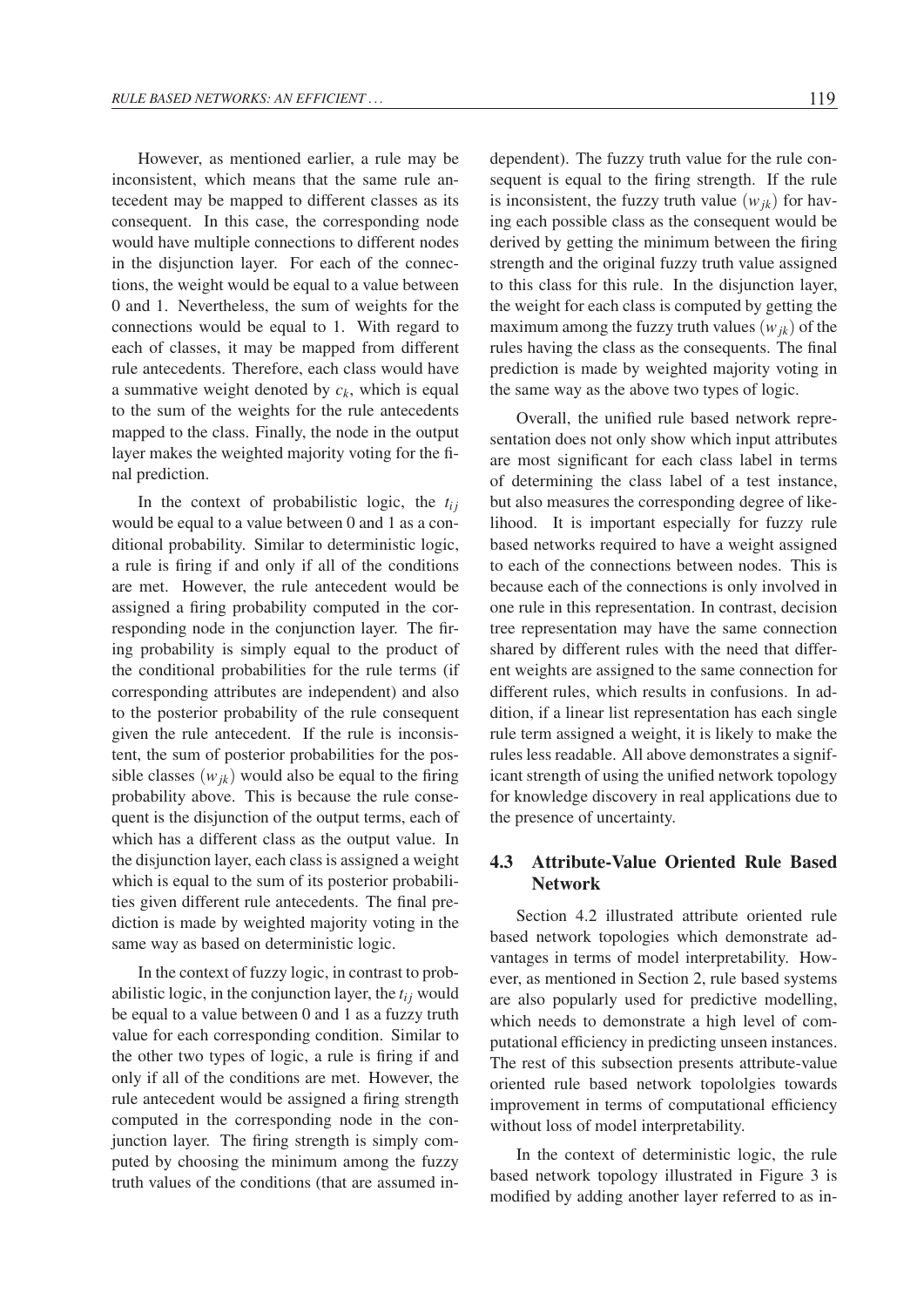put values after the input layer and changing the output layer as illustrated in Figure 6.



Figure 6. Determinstic Rule Based Network version 2.

The network topology illustrated in Figure 6 can be seen as a special type of rule based network representation based on the relationship between attribute values and class labels. In this diagram, each node in the input values layer represents a value of an input attribute and is connected to only one node in the input layer. In other words, each node in the input layer corresponding to an input attribute should be connected to any nodes in the input values layer, each of which is corresponding to one of the values of the input attribute. In addition, each node in the output layer represents a class label which is also used as the consequent of a particular rule.

The example rule set that is used in Section 3 and represented by this network topology is illustrated in Figure 7.



Figure 7. Determinstic Rule Based Network Example version 2.

As can be seen from the above example, when  $x_1$  and  $x_2$  both equal to 1, the two connections between node  $x_1$  and node  $v_{12}$  and between node  $x_1$  and node  $v_{22}$  respectively become green, which means that these two paths can be passed through. Then there are four connections (13, 14, 22, and 24) between the nodes in the second layer and the nodes in the third layer becoming green as shown

in Figure 7. In the meantime, due to the interactions between the nodes in these two layers, node  $r_4$  is activated, which means that the corresponding rule fires, and output 1 is derived. In other words, node *r*<sup>4</sup> can be viewed as an action listener, and will become green once it receives the signal that both of the two connections (14 and 24) have become green. On the basis of the above description, the rule based network illustrated in Figure 10 demonstrates a divide and conquer search for the rules that fire. Therefore, the computational complexity is  $O(log(n))$ , where n is the total number of rule terms in a rule set. As reported in [21], two other techniques of rule representation, i.e. decision tree and linear list, both demonstrate a search less efficient than the above divide and conquer search. In particular, the computational complexity by linear list is  $O(n)$ , where the *n* is the same as used in the rule based network. In addition, the computational complexity by decision tree is  $O(log(n))$ , but the *n* is likely to be higher than that in the other two representations as analysed in [21]. This is due to the replicated subtree problem [15] by means of the presence of redundant rule terms. A detailed analysis can be seen in Table 2.

Table 2. Comparison in Efficiency

| Decision Tree   | Linear List      | Rule Based   |
|-----------------|------------------|--------------|
|                 |                  | Network      |
| O(log(n)),      | $O(n)$ , which   | O(log(n)),   |
| which indi-     | indicates it     | which indi-  |
| cates it is not | is required      | cates it is  |
| required to ex- | examine<br>to to | not required |
| amine a whole   | a whole list     | to examine   |
| tree but the    | in the worst     | a whole      |
| n is likely to  | case.            | network.     |
| be higher due   |                  |              |
| to the pres-    |                  |              |
| ence of more    |                  |              |
| redundant       |                  |              |
| terms.          |                  |              |

On the other hand, in terms of model interpretability, as reported in Section 4.2, the attribute oriented rule based network topology, illustrated in Figure 3, is capable of interpreting explicitly the following characteristics: correlation between attributes and classes, relationship between attributes and rules, ranking of attributes, ranking of rules and attribute relevance. However, in addition to the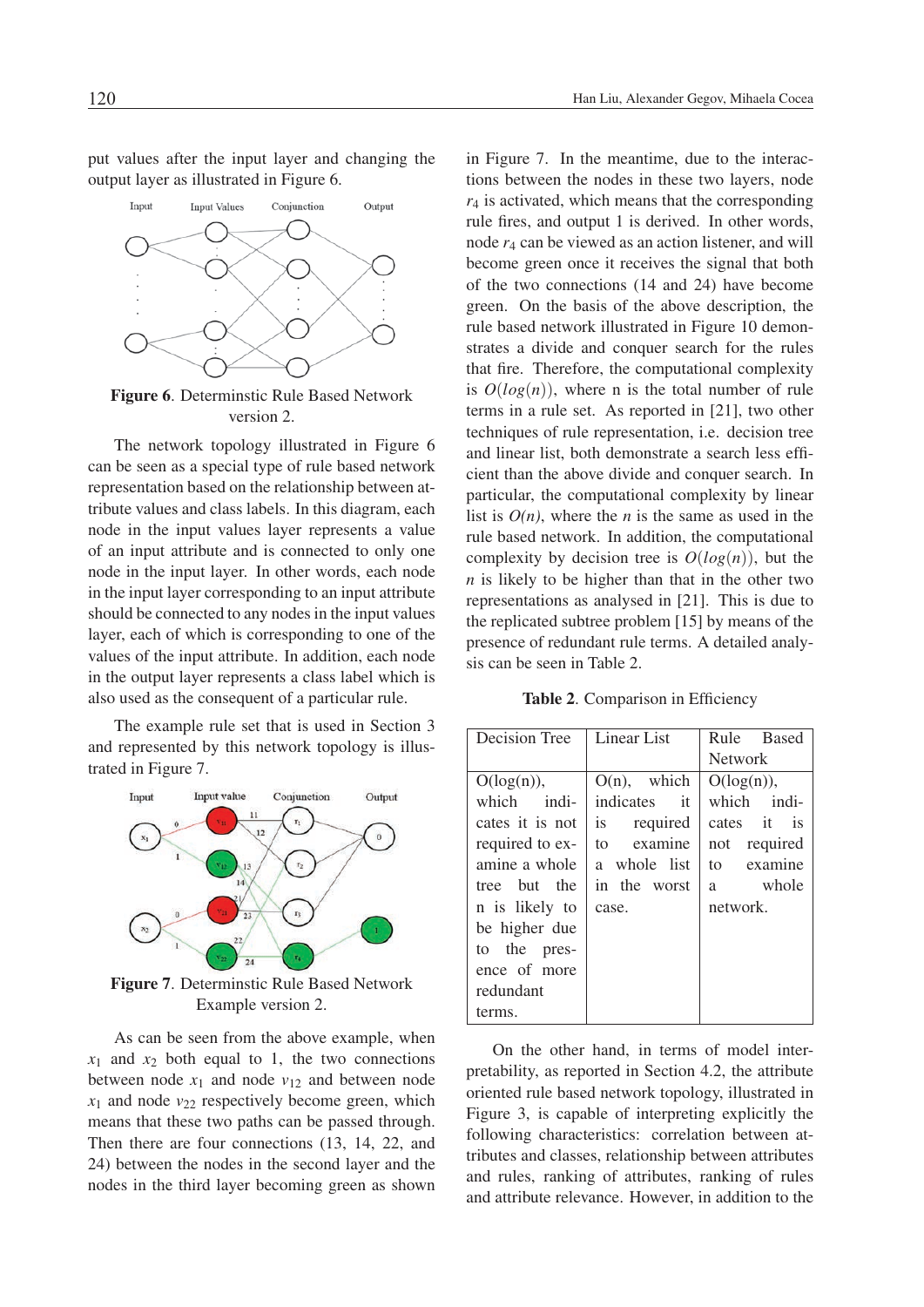above characteristics, the attribute-value oriented rule based network topology, illustrated in Figure 6, can also explicitly interpret the correlation between attribute values and classes as well as the relationship between attribute values and rules due to adding the layer of input values. In addition, the ranking of attribute values can also be interpreted explicitly through looking at the newly added layer of the rule based network topology illustrated in Figure 6.

In order to fulfil the attribute-value oriented rule based network topology being based on any types of computational logic such as deterministic, probabilistic and fuzzy logic, a new topology, which is a modified version on the basis of the topologies illustrated in Figure 5 and 6 respectively, is developed and illustrated in Figure 8.



Figure 8. Unified Rule Based Network (Attribute-Value Oriented Version)

This is a five layer network and the main difference to the one illustrated in Figure 6 is that a new layer referred to as output layer is added as the last layer of the network topology and the previous output layer is renamed to as disjunction layer. On the other hand, in comparison with the topology illustrated in Figure 5, the input values layer is newly added and each node in this layer has connections to the nodes in the conjunction layer. As described earlier, each node in the input values layer represents a value of an input attribute. For those nodes in the input values layer, if their corresponding input values are for the same input attribute, then each node in the conjunction layer can be connected to only one of these nodes in the input values layer as mentioned above. This is due to the constraint that the same input attribute can only be selected once with one of its values as an attribute-value pair to appear on the left hand side of any rules. In addition, all these weights, which are generally denoted as tij, wjk and ck respectively as illustrated in Figure 8, are used in the same way as they are used in the topology illustrated in Figure 5. The weight for each of the connections between the nodes in the input layer and the nodes in the input values layer is binary (eigher 0 or 1). In predictive modelling tasks, the weight for each of the connections mentioned above is dependent on whether the corresponding input value is actually equal to the one assigned to the corresponding input attribute for an unseen instance.

## 5 Conclusion

This paper introduces newly developed techniques of rule representation which are network based. The variants of the network representations contribute to improvement on model interpretability for knowledge discovery (as illustrated in Table 1) as well as computational efficiency for predictive modelling (as illustrated in Table 2) in comparison with decision tree and linear list representations. In addition, this paper also introduces two generalized network topologies for rule based systems that can be based on any types of computational logic, as well as two specialized topologies for deterministic rule based systems. In particular, the topologies, which are illustrated in Figures 3, 4 and 5 respectively, can demonstrate advances in model interpretability as shown in Table 1. The topolgies, which are illustrated in Figures 6, 7 and 8 respectively, can demonstrate advances in both model interpretability and computational efficiency as shown in Table 2 and discussed in Section 4.3. In addition, in terms of model interpretability, in comparison with the attribute oriented rule based network topology, the attribute-value oriented rule based network topolgoy can even demonstrate a deeper interpretation of mapping relationships between inputs and outputs due to adding the input values layer as discussed in Section 4.2.

On the other hand, the network topologies, which are illustrated in Figure 5 and Figure 8 respectively, apply to any types of computational networks such as a neural network, which has perceptron layers instead of conjunction and disjunction layers and each node represent a perceptron. The network topology can also represent a digital circuit, which has a number of computational layers and each node represent a logic gate such as AND,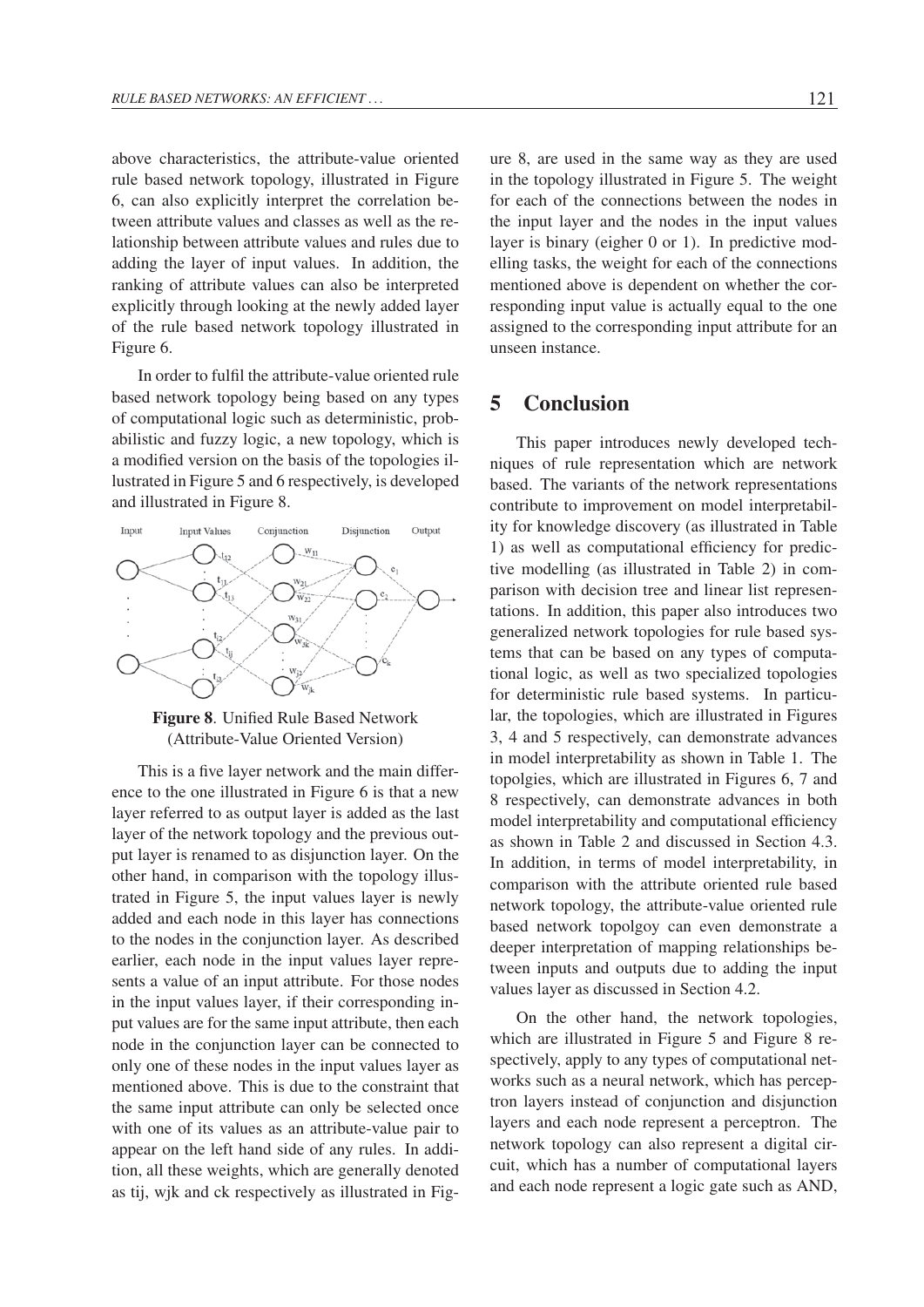OR and NOT. Therefore, the network topology provides a general framework in computational intelligence and philosophical perspectives in complex systems and networks.

### References

- [1] U. Fayyad, G. Piatetsky-Shapiro and P. Smyth, From Data Mining to Knowledge Discovery in Databases, AI Magazine, vol. 17, no. 3, pp. 37–54, 1996
- [2] F. Stahl and I. Jordanov, An overview of use of neural networks for data mining tasks, WIREs: Data Mining and Knowledge Discovery, pp. 193–208, 2012
- [3] P.-N. Tan, M. Steinbach and V. Kumar, Introduction to Data Mining, New Jersey: Pearson Education, 2006
- [4] T. Mitchell, Machine Learning, New York: McGraw Hill, 1997
- [5] H. Liu, A. Gegov and F. Stahl, Unified Framework for Construction of Rule Based Classification Systems, in Inforamtion Granularity, Big Data and Computational Intelligence, vol. 8, W. Pedrycz and S. Chen, Eds., Springer, 2015, pp. 209–230
- [6] C. M. Higgins, Classification and Approximation with Rule Based Networks, Pasadena, California, 1993.
- [7] A. M. Uttley, The Design of Conditional Probability Computers, Information and control, vol. 2, pp. 1–24, 1959
- [8] I. Kononenko, Bayesain Neual Networks, Biological Cybernetics, vol. 61, pp. 361–370, 1989
- [9] F. Rosenblatt, Principles of Neurodynamics: Perceptron and the Theory of Brain Mechanisms, Washington, DC: Spartan Books, 1962



**Han Liu** received a B.Sc. in Computing from the University of Portsmouth in 2011, an M.Sc. in Software Engineering from the University of Southampton in 2012, and a Ph.D. in Machine Learning from the University of Portsmouth in 2015. He is currently a research associate in the School of Computing at the University of Ports-

mouth. He previously a research assistant and a demonstrator in the Department of Operations and Systems Management

- [10] O. Ekeberg and A. Lansner, Automatic generation of internal representations in a probabilistic artificial neural network, in Proceedings of the First European Conference on Neural Networks, 1988
- [11] A. V. Aho, J. E. Hopcraft and J. D. Ullman, Data Structures and Algorithms, Amsterdam: Addison-Wesley, 1983
- [12] H. Liu, A. Gegov and F. Stahl, Categorization and Construction of Rule Based Systems, in 15th International Conference on Engineering Applications of Neural Networks, Sofia, Bulgaria, 2014
- [13] J. Furnkranz, Separate-and-Conquer rule learning, Artificial Intelligence Review, vol. 13, pp. 3–54, 1999
- [14] R. Quinlan, C4.5: programs for machine learning, Morgan Kaufman, 1993
- [15] J. Cendrowska, PRISM: an algorithm for inducing modular rules, International Journal of Man-Machine Studies, vol. 27, p. 349-370, 1987
- [16] X. Deng, A covering-based algorithm for classification: PRISM, SK, 2012
- [17] A. Gegov, Complexity Management in Fuzzy Systems, Berlin: Springer, 2007
- [18] T. J. Ross, Fuzzy Logic with Engineering Applications, West Sussex: John Wiley & Sons Ltd, 2004
- [19] S. G. Simpson, Mathematical Logic, PA, 2013
- [20] A. Holland, Lecture 2: Rules based systems, 2010
- [21] H. Liu, A. Gegov and M. Cocea, Network Based Rule Representation for Knowledge Discovery and Predictive Modelling, in IEEE International Conference on Fuzzy Systems, Istanbul, 2015
- [22] H. Liu, A. Gegov and M. Cocea, Rule Based Systems for Big Data: A Machine Learning Approach, 1 ed., vol. 13, Switzerland: Springer, 2016

and the School of Computing at the University of Portsmouth. His research interests include data mining, machine learning, rule based systems, granular computing, intelligent systems, fuzzy systems, big data and computational intelligence. He was awarded a Ph.D. Studentship in Computing from the Faculty of Technology at the University of Portsmouth in August 2012. He also has been awarded Member of the Engineering and Technology with designatory letters MIET since February 2016. He has published a research monograph with the Springer Series.